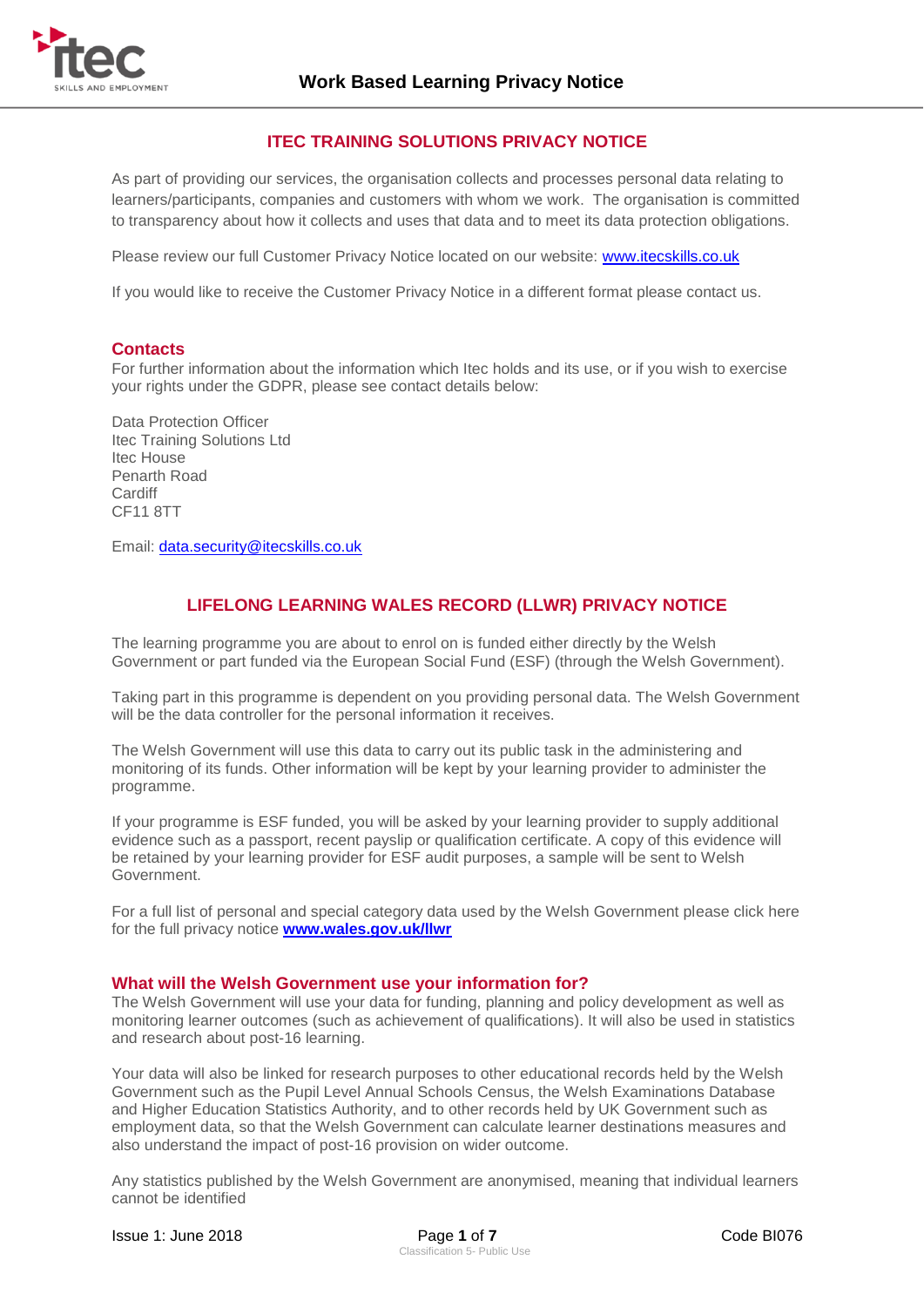

## **Your rights and choices**

Under the General Data Protection Regulation (GDPR) you have the right to:

- access the personal data the Welsh Government holds on you
- require the Welsh Government to rectify inaccuracies in that data
- object to processing on grounds relating to your particular situation (in some circumstances)
- restrict processing (in some circumstances)
- have your data erased (in certain circumstances)
- lodge a complaint with the Information Commissioner's office (ICO) who is the independent regulator for data protection

## **How long will the Welsh Government keep your information?**

| Data Type                                                   | <b>Data Retention Period</b>                                                  | Data Uses                                                                                                                                                                                                                    |  |
|-------------------------------------------------------------|-------------------------------------------------------------------------------|------------------------------------------------------------------------------------------------------------------------------------------------------------------------------------------------------------------------------|--|
| Further Education and<br><b>Adult Community</b><br>Learning | Your data will be deleted<br>after 10 years                                   | This enables the Welsh Government<br>to analyse funding and create<br>reports over a period of time. These<br>reports can be used to help inform<br>policy decisions or to forecast future<br>funding. Where learning is ESF |  |
| Work Based Learning                                         | Your data will be deleted 10<br>years after the end of the<br>contract period |                                                                                                                                                                                                                              |  |
| <b>Welsh For Adults</b>                                     | Your data will be deleted<br>after six years                                  | funded, data is kept so that it can be<br>checked and audited. The<br>timescales for keeping data are<br>decided by the European Union                                                                                       |  |

## **Contacts**

For further information about the information which Welsh Government holds and its use, or if you wish to exercise your rights under the GDPR, please see contact details below:

Data Protection Officer Welsh Government Cathays Park CARDIFF CF10 3NQ Email: [dataprotectionofficer@gov.wales](mailto:dataprotectionofficer@gov.wales)

To contact the Information Commissioner's Office, please see details below:

Wycliffe House Water Lane Wilmslow **Cheshire** SK9 5AF

Telephone: 029 2067 8400 (Wales helpline) or 0303 123 1113 (UK helpline) [https://ico.org.uk](https://ico.org.uk/)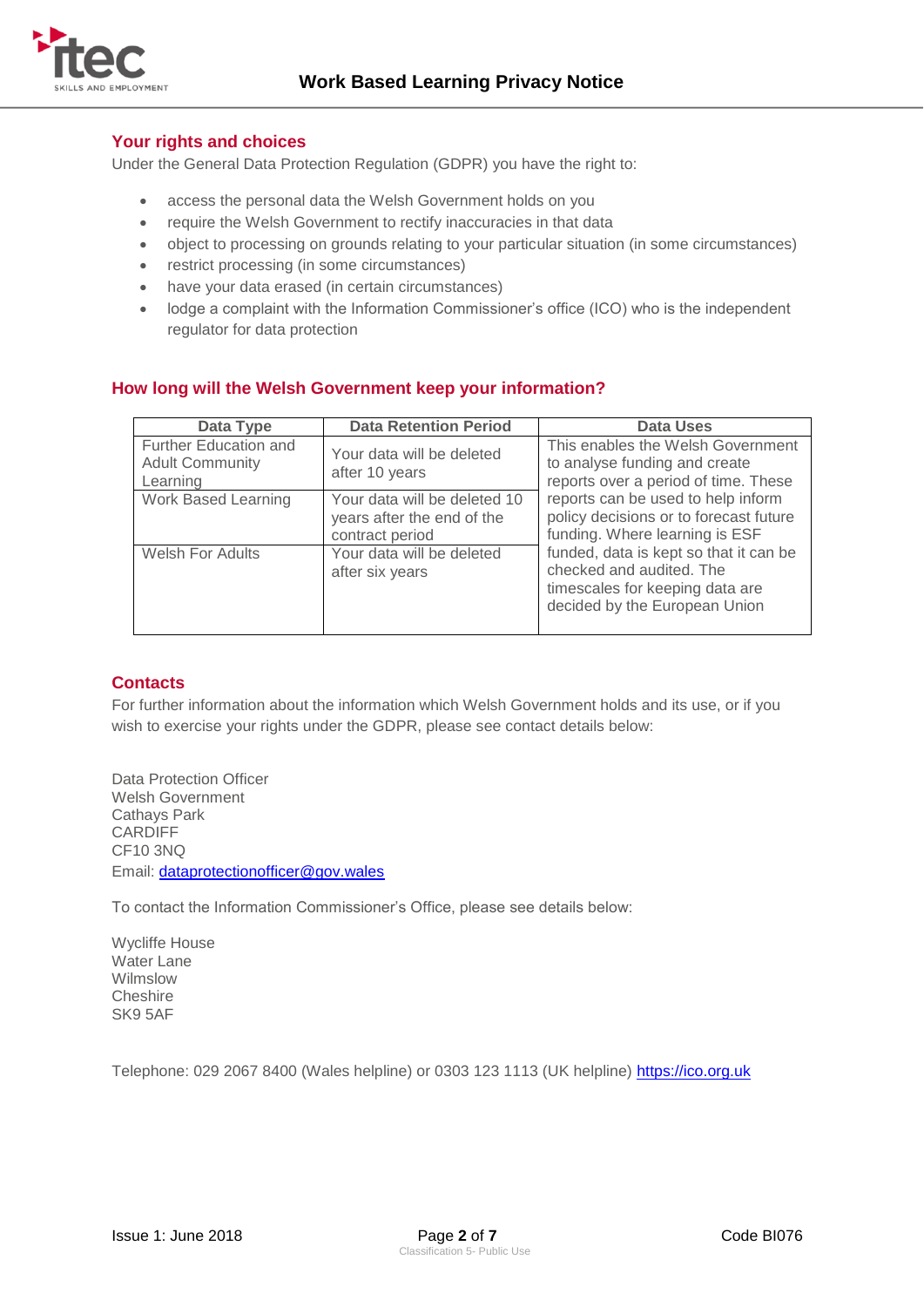

## **Notifications of changes**

If we are going to use your data in a different way from that stated at the time of collection, you will be notified. All of the Welsh Government's processing will be in compliance with the extant data protection legislation. Updates to the privacy notice will be available on our website.

Click here for a full copy of the Privacy Notice [www.wales.gov.uk/llwr](http://www.wales.gov.uk/llwr)

## **What personal information about you is collected by the Welsh Government?**

Some of the data collected by providers about you and sent to Welsh Government for the LLWR will be personal data and/or special category data as defined in the General Data Protection Regulation which includes:

### **Personal Data**

- A unique learner identifier (created by the Welsh Government)
- A learner Identifier number (created by your learning provider)
- Surname
- Forename(s)
- Address
- Postcode
- Telephone number
- National Insurance Number
- **A** Gender
- Surname at 16
- Date of birth
- National identity
- The last school you attended
- The year you left school
- A unique learner number (created by the Learning Records Service)

Additionally there is data about you which is defined as special category data. Providing this data is optional and will include;

- Ethnicity
- Disability type
- Health condition

This personal/special category data will be used across all Post 16 learning within Further Education, Work Based Learning, Adult Community Learning and Welsh for Adults.

## **How will your data by used by the Welsh Government?**

- For administration purposes, to ensure the data we collect about you is stored correctly, securely and to a high standard of quality
- To help make decisions on current and future policies for post-16 learning
- To help the Welsh Government allocate and monitor funding of post-16 learning, including learning which is jointly funded by the European Social Fund
- To give auditors the information they need to do their job
- To enable providers to resolve any data issues they may have on their systems
- To help monitor equality and diversity in post-16 learning across Wales
- In analysis and research, where we will sort through the data to identify patterns and similarities. This will allow Welsh Government to make future improvements to post-16 learning
- To produce anonymous official statistics on post-16 learning in Wales
- For ad-hoc requests for analysis from stakeholders and the general public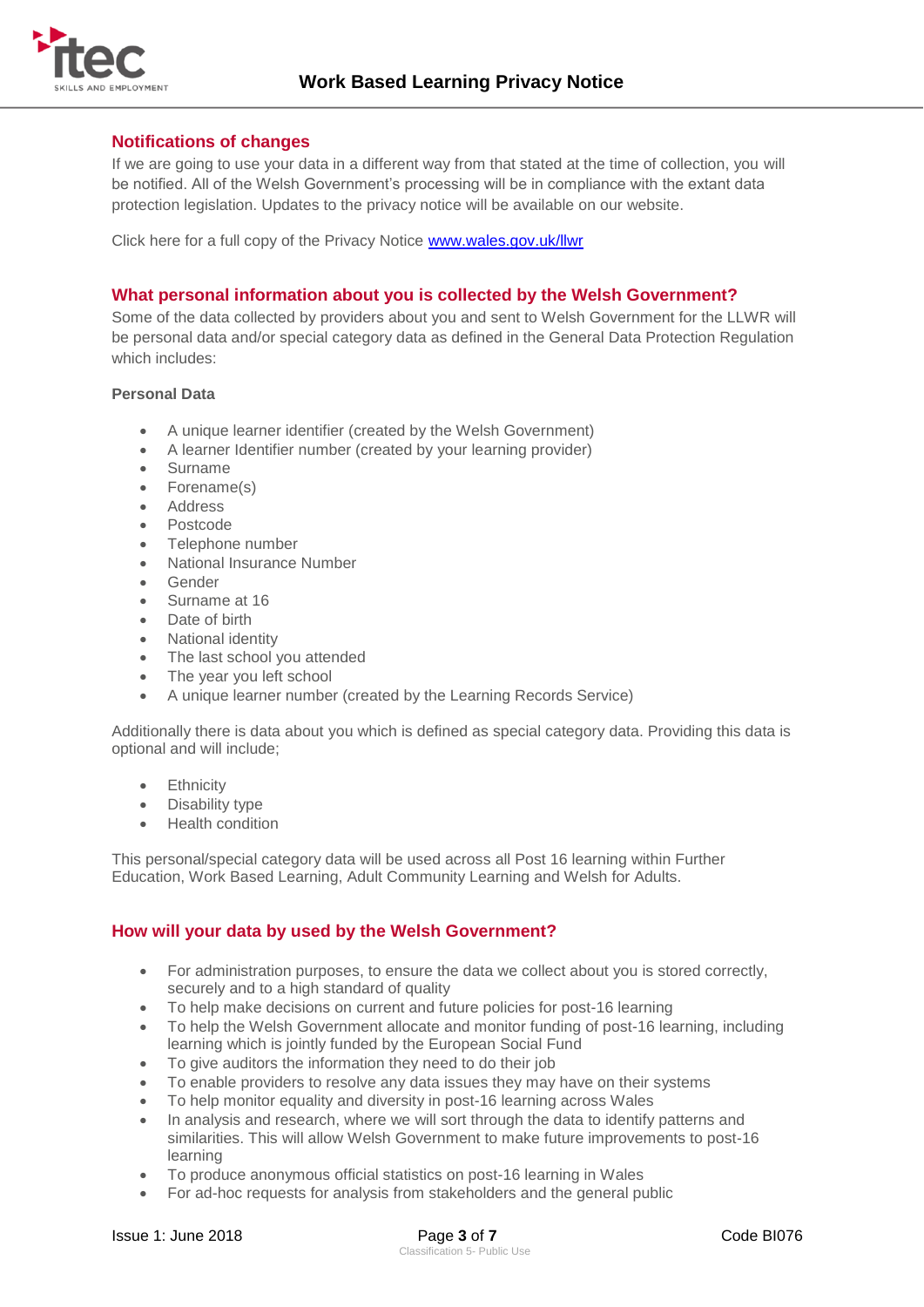

- To enable learning providers to measure and compare their own performance
- By third party contractors to carry out data analysis and linking, so that we can calculate performance measures
- By third party contractors working on research and evaluation commissioned by the Welsh Government.
- By other researchers who may access anonymised data with the approval of Welsh Government

#### **Who does the Welsh Government share your data with?**

Currently the Welsh Government shares your data with these third party organisations:

- Qualifications Wales
- Careers Wales
- Estyn
- HEFCW
- NHS Wales Information service (NWIS) and Secure Anonymised information linkage (SAIL)
- UK Government Department for Education

The following third party contractors commissioned by the Welsh Government to carry out evaluations and research

- Evaluation contractors
- Learning and work institute
- Arad Consulting
- **IFF Research**

The following third party contractors who carry out data matching and analysis:

- London Economics Ltd
- FFT Education Ltd

## **Data Sharing Agreements**

The Welsh Government will have a formal data sharing agreement in place whenever we share your data with a third party. Part of the agreement means the third party will have to sign a confidentiality agreement in relation to your data to show that they operate satisfactory information security procedures and that destroy their copies of your data when it's no longer needed. They can only use your data for the reason they sign up to and nothing else. All copies of data transfers are logged and recorded.

#### **Security Arrangements for your data held by the Welsh Government**

The data the Welsh Government collects about you will be stored in an access controlled secure database which is regularly tested for safety and integrity.

LP83 - 01 Version 1.0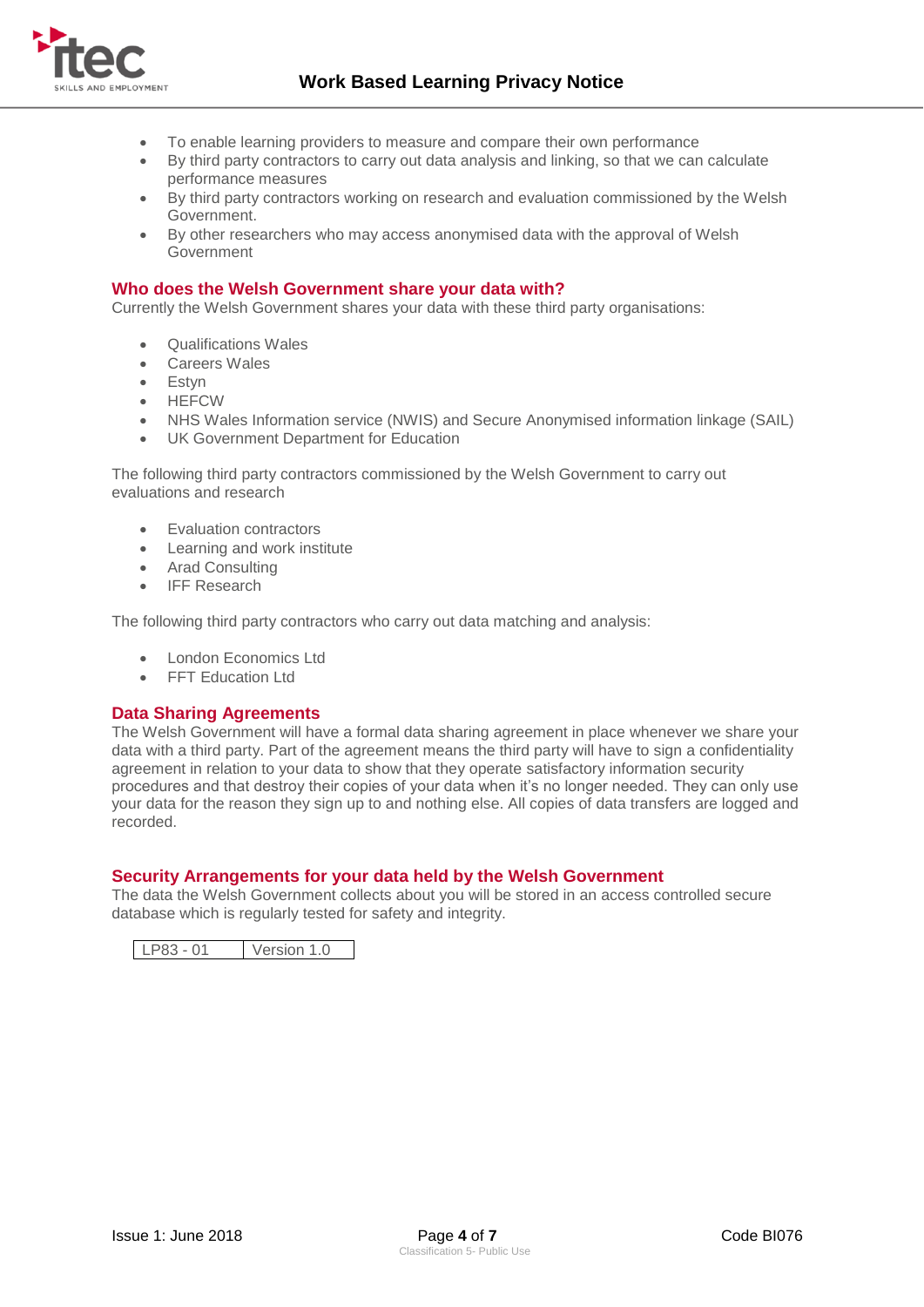

## **In signing this document I confirm:**

- I have been made aware that the learning I am undertaking is part financed by the European Social Fund through the Welsh Government
- I have received my Learner Handbook and have discussed and understand the information given to me
- I confirm that all information supplied is correct and I am eligible to start the programme.
- I can confirm that the Privacy Notice has been made available to me which explains how my data will be processed
- I can confirm that I am aware of no issue that will prevent me from completing the programme.

| <b>Learner Signature</b> (To be signed by the learner on start date) |                               |  |  |  |
|----------------------------------------------------------------------|-------------------------------|--|--|--|
| Signature                                                            | <b>Name</b><br>(Please print) |  |  |  |
| Date                                                                 |                               |  |  |  |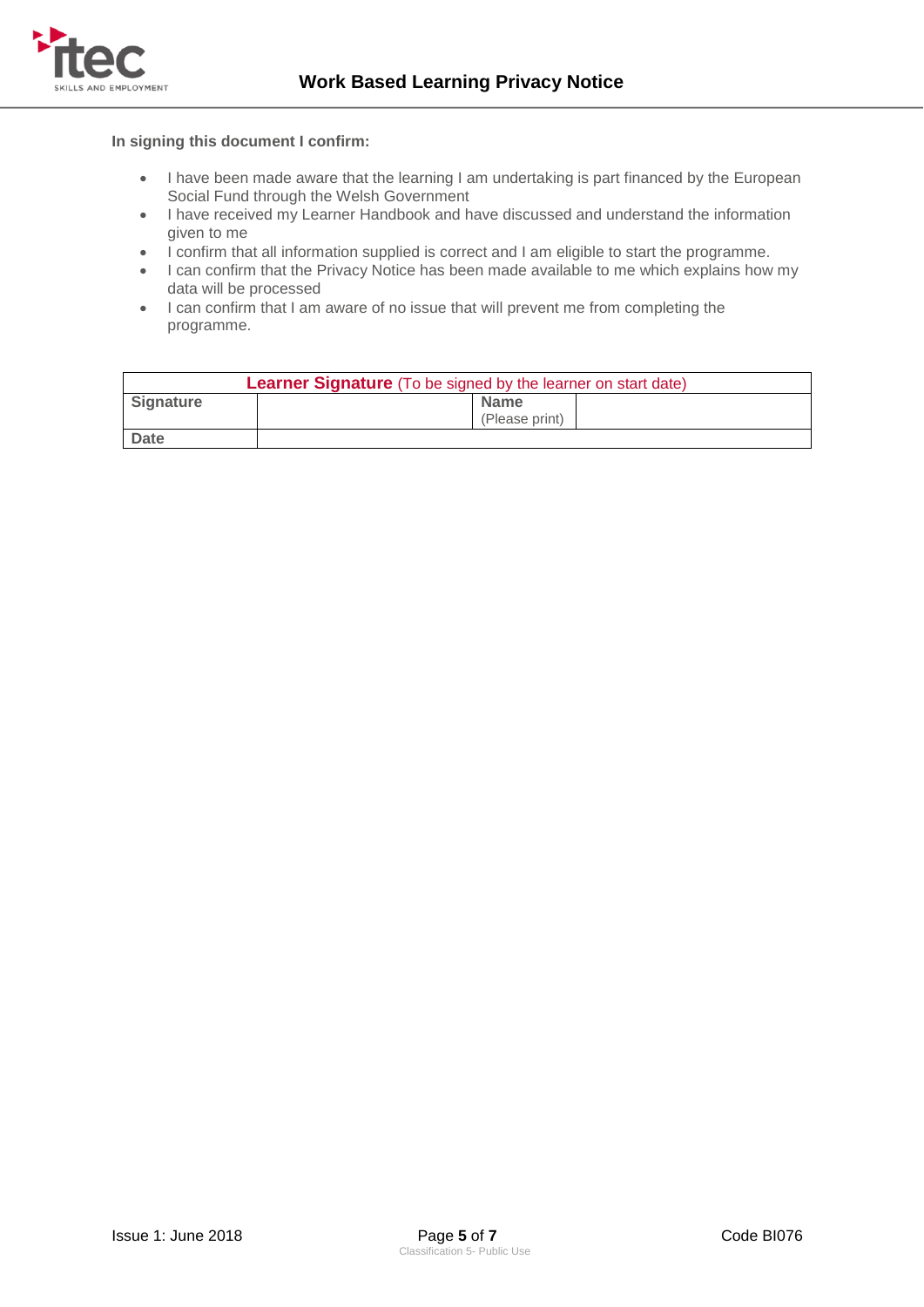

| <b>SECTION B - FOR PROVIDER USE ONLY:</b>                                                                                                                                                                                                                                      |                               |  |  |  |
|--------------------------------------------------------------------------------------------------------------------------------------------------------------------------------------------------------------------------------------------------------------------------------|-------------------------------|--|--|--|
| Providers must ensure that they:<br>follow the evidence method set out by WEFO, and<br>Comply with the eligibility and evidence requirements stipulated by WEFO and in the<br>Programme Specification.                                                                         |                               |  |  |  |
| I confirm that, based on the information given above, the learner is:                                                                                                                                                                                                          |                               |  |  |  |
|                                                                                                                                                                                                                                                                                | Please tick as<br>appropriate |  |  |  |
| Eligible and I will endeavour to collect all outstanding<br>evidence by time of the first review.                                                                                                                                                                              |                               |  |  |  |
| Ineligible                                                                                                                                                                                                                                                                     |                               |  |  |  |
|                                                                                                                                                                                                                                                                                |                               |  |  |  |
| to commence a Work Based Learning Funded programme.                                                                                                                                                                                                                            |                               |  |  |  |
| I confirm that the following evidence has been / will be collected (please tick as and<br>when evidence is collected):                                                                                                                                                         |                               |  |  |  |
| C <sub>1</sub><br>C <sub>2</sub><br>C <sub>3</sub><br>C <sub>4</sub><br>C <sub>5</sub><br>C <sub>6</sub>                                                                                                                                                                       |                               |  |  |  |
| I confirm that I have checked the information provided and hold a valid Careers Choices<br>Dewis Gyrfa Referral / Level 1 Referral application form to support the eligibility of this<br>learner. OR – if a direct entry, that you have notified Careers Choices Dewis Gyrfa. |                               |  |  |  |
| Signature:<br>Name:<br>Date:                                                                                                                                                                                                                                                   |                               |  |  |  |
| (To be signed and dated by the provider)<br>(please print)                                                                                                                                                                                                                     |                               |  |  |  |
|                                                                                                                                                                                                                                                                                |                               |  |  |  |

# **PUBLICITY AND MARKETING CONSENT**

## **Publicity**

Itec Training Solutions Ltd sometimes record details about learner experiences (including photographs or video footage) for publicity purposes or for evidencing of qualifications and to record training events. This information/content may appear in our printed marketing publications, on our website and/or used by external media publications, including, but not limited to local/national press, social media sites, case studies and award ceremonies.

## **Conditions of Use**

- We will store all photographs securely. Unused photographs will be securely destroyed.
- We will not include details or full names of any person in an image on video, on our website, or in printed publications, without good reason, for example, we may include the full name of a competition prize winner if we have their consent.